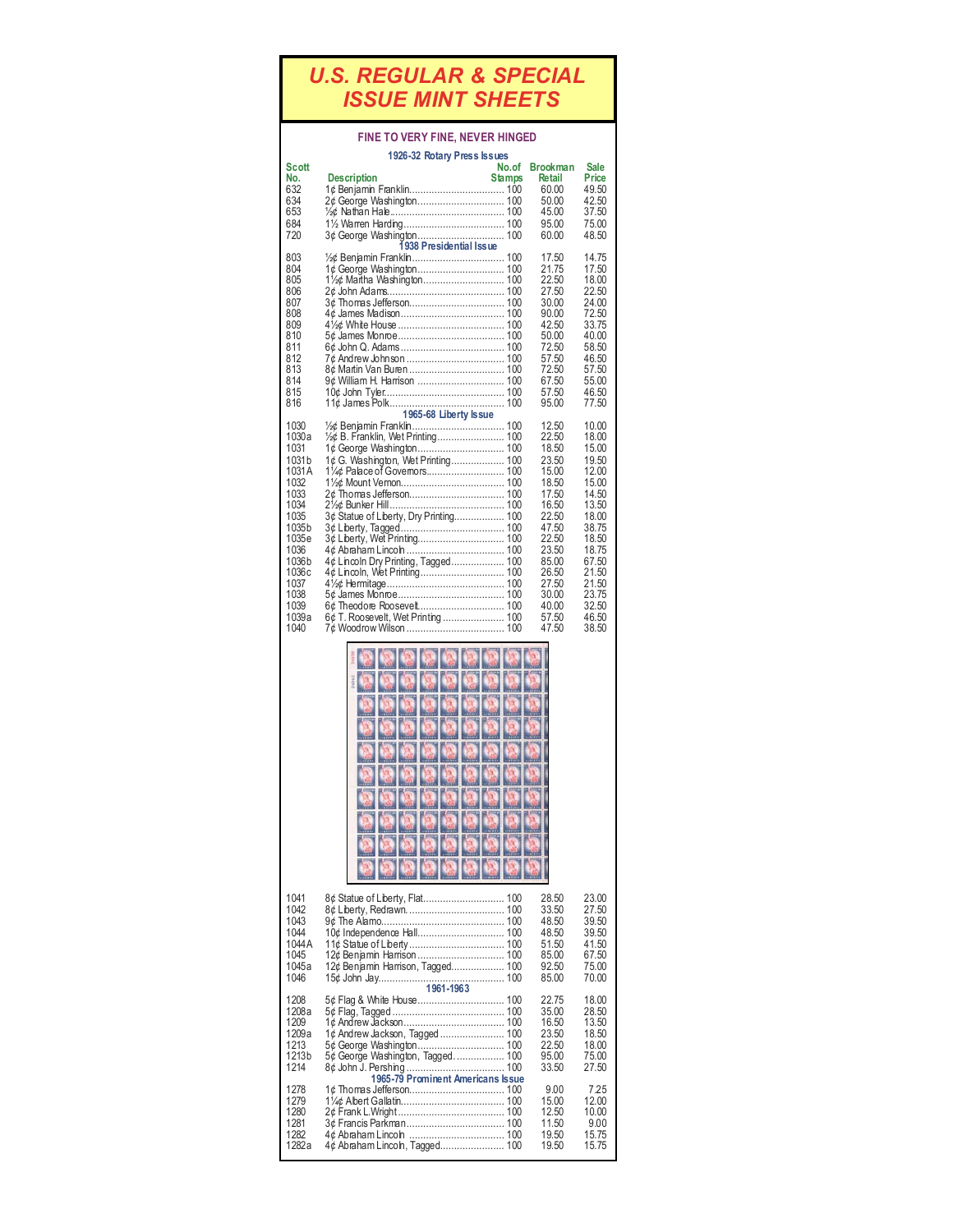| <b>PAGE 2</b>                                                                                                                                                         |                                                                                                                                                                                                                                                                                                                           |       |                                                                                                                                                                                    |                                                                                                                                                                                 |
|-----------------------------------------------------------------------------------------------------------------------------------------------------------------------|---------------------------------------------------------------------------------------------------------------------------------------------------------------------------------------------------------------------------------------------------------------------------------------------------------------------------|-------|------------------------------------------------------------------------------------------------------------------------------------------------------------------------------------|---------------------------------------------------------------------------------------------------------------------------------------------------------------------------------|
| Scott<br>No.<br>1283<br>1283a<br>1283B<br>1283 Bv<br>1284<br>1284a<br>1285<br>1285a<br>1286<br>1286 A<br>1287<br>1288<br>1288d<br>1289<br>1289a<br>1290<br>1290a      | <b>Description</b><br><b>Stamps</b><br>5¢ G. Washington, Clean Face 100<br>5¢ G. Washington, Clean Face, Dull gum 100<br>10¢ Andrew Jackson 100<br>15¢ Oliver W. Holmes  100<br>15¢ Oliver W. Holmes, Die II 100<br>20¢ G. Marshall, Tagged, Shiny Gum 100<br>25¢ Douglass, Tagged  100<br>1968-1974                      | No.of | <b>Brookman</b><br>Retail<br>22.50<br>23.75<br>22.50<br>39.50<br>22.50<br>28.50<br>38.50<br>42.50<br>47.50<br>42.50<br>47.50<br>42.50<br>90.00<br>62.50<br>67.50<br>95.00<br>85.00 | Sale<br>Price<br>18.00<br>18.75<br>18.00<br>32.50<br>18.50<br>23.50<br>31.50<br>33.50<br>38.50<br>33.50<br>38.50<br>33.50<br>75.00<br>51.50<br>55.00<br>77.50<br>70.00          |
| 1338<br>1338D<br>1338F<br>1393<br>1393 v<br>1393D<br>1393 D v<br>1394<br>1396<br>1397<br>1398<br>1399<br>1400<br>1509<br>1510<br>1511                                 | 6¢ Flag & White House, Huck Press 100<br>6¢ D. Eisenhower, Dull Gum 100<br>7¢ Benjamin Franklin  100<br>7¢ Benjamin Franklin, Dull Gum 100<br>18¢ Elizabeth Blackwell  100<br>10¢ Jefferson Memorial 100<br>10¢                                 Zip Code………………………………                       100<br>1975-81 Americana Issue |       | 22.50<br>22.50<br>32.50<br>22.50<br>35.00<br>27.50<br>43.50<br>28.50<br>23.50<br>42.50<br>67.50<br>57.50<br>62.50<br>28.50<br>33.50<br>28.50                                       | 18.50<br>18.75<br>26.50<br>17.50<br>29.50<br>21.75<br>35.00<br>21.50<br>18.50<br>35.00<br>55.00<br>46.50<br>51.50<br>22.50<br>26.75<br>22.50                                    |
| 1581<br>1581 v                                                                                                                                                        | 1¢ Ability to Write……………………………… 100<br>1¢ Ability to Write, Dull Gum 100                                                                                                                                                                                                                                                  |       | 9.50<br>18.50                                                                                                                                                                      | 7.50<br>15.75                                                                                                                                                                   |
| 1582<br>1582 v<br>1582b<br>1584<br>1584 v<br>1585<br>1585 v<br>1591<br>1592<br>1592 v<br>1593<br>1594<br>1596<br>1597<br>1599<br>1603<br>1604<br>1605<br>1606<br>1622 | 2¢ Freedom to Speak, Dull Gum  100<br>2¢ Speak, Dull, Cream Paper 100<br>3¢ Cast a Free Ballot, Dull Gum 100<br>4¢ Public that Reads, Dull Gum  100<br>10¢ Right to Petition, Dull Gum 100<br>12¢ Freedom of Conscience 100<br>13¢ Flag & Independence Hall  100<br>1978-1981                                             |       | 10.00<br>28.50<br>22.50<br>15.00<br>37.50<br>16.50<br>32.75<br>27.50<br>28.50<br>47.50<br>33.75<br>37.50<br>38.50<br>47.50<br>48.50<br>70.00<br>90.00<br>90.00<br>95.00<br>37.50   | 8.00<br>23.00<br>18.00<br>11.75<br>30.00<br>13.50<br>27.50<br>22.50<br>22.50<br>38.50<br>27.50<br>31.50<br>32.50<br>39.50<br>40.75<br>57.50<br>75.00<br>75.00<br>77.50<br>30.00 |
| 1734<br>1735<br>1735c<br>1818                                                                                                                                         | 13¢ Indian Head Penny  150<br>(15¢) "A" & Eagle, Perforation 11  100<br>(15¢) "A" & Eagle, Perforation 11.2  100<br>1980-85 Great Americans Issue                                                                                                                                                                         |       | 55.00<br>42.50<br>52.50<br>52.50                                                                                                                                                   | 42.50<br>33.50<br>39.50<br>41.50                                                                                                                                                |
| 1844<br>1844c<br>1844 d<br>1845<br>1846<br>1847<br>1848<br>1849<br>1850                                                                                               | 1¢ Dorothea Dix.………………………………… 100<br>1¢ Dix, Small Block Tagging 100<br>1¢ Dix, Large Block Tagging 100<br>7¢ Abraham Baldwin  100                                                                                                                                                                                        |       | 12.50<br>15.00<br>57.50<br>12.50<br>18.50<br>18.75<br>37.50<br>22.50<br>32.50                                                                                                      | 10.50<br>12.00<br>45.00<br>10.00<br>15.00<br>15.50<br>30.00<br>18.00<br>25.75                                                                                                   |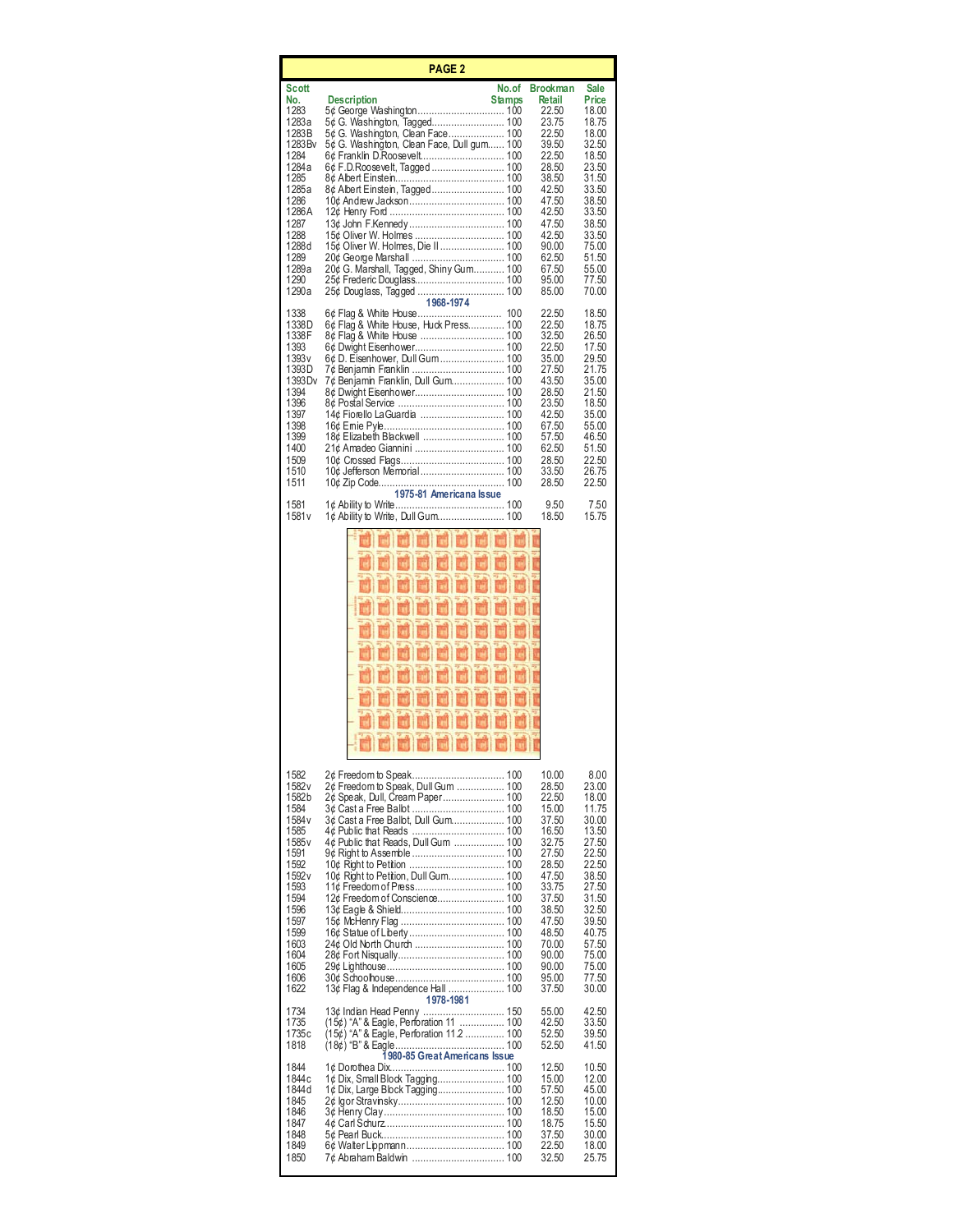| <b>PAGE 3</b>                                                                                                                                                                              |                                                                                                                                                                                                                                                                                                                                                             |                                                                                                                                                                                                             |                                                                                                                                                                                                           |  |
|--------------------------------------------------------------------------------------------------------------------------------------------------------------------------------------------|-------------------------------------------------------------------------------------------------------------------------------------------------------------------------------------------------------------------------------------------------------------------------------------------------------------------------------------------------------------|-------------------------------------------------------------------------------------------------------------------------------------------------------------------------------------------------------------|-----------------------------------------------------------------------------------------------------------------------------------------------------------------------------------------------------------|--|
| Scott<br>No.<br>1851<br>1852<br>1853<br>1854<br>1855<br>1856<br>1857<br>1858<br>1859<br>1860<br>1861                                                                                       | No.of<br><b>Stamps</b><br><b>Description</b><br>20¢ Thomas Gallaudet 100                                                                                                                                                                                                                                                                                    | <b>Brookman</b><br>Retail<br>28.00<br>28.50<br>52.50<br>57.50<br>47.50<br>63.50<br>52.50<br>57.50<br>62.50<br>77.50<br>77.50                                                                                | Sale<br>Price<br>23.50<br>23.75<br>42.50<br>47.50<br>38.50<br>51.75<br>42.50<br>46.50<br>51.50<br>62.50<br>62.50                                                                                          |  |
|                                                                                                                                                                                            | <b>3 6 6 6 6 6 6</b><br>33333<br>IJ<br>331<br>Ы<br>$\mathbb{Z}$<br>$\cup$<br>3<br>$\Box$<br>J<br>$\cup$<br>$\Box$<br>3350                                                                                                                                                                                                                                   |                                                                                                                                                                                                             |                                                                                                                                                                                                           |  |
| 1862<br>1863<br>1864                                                                                                                                                                       | 30¢ Frank C. Laubach 100                                                                                                                                                                                                                                                                                                                                    | 62.50<br>67.50<br>87.50                                                                                                                                                                                     | 50.00<br>55.00<br>72.50                                                                                                                                                                                   |  |
| 1890<br>1894<br>1894e<br>1946<br>2111<br>2114                                                                                                                                              | 1981-1985<br>20¢ Flag-Supreme Court, Perforated 11  100<br>20¢ Flag-Supreme Court, Perforated 11.2  100<br>(20¢) "Č" & Ėagle ……………………………… 100<br>(22¢) "D" & Eagle……………………………… 100<br>22¢ Flag over Capitol Dome 100<br>1986-94 Great Americans Issue                                                                                                       | 52.50<br>75.00<br>62.50<br>57.50<br>67.50<br>67.50                                                                                                                                                          | 42.50<br>62.50<br>51.50<br>46.50<br>55.00<br>55.00                                                                                                                                                        |  |
| 2168<br>2169<br>2169a<br>2170<br>2170a<br>2170s<br>2171<br>2171b<br>2172<br>2173<br>2173a<br>2175<br>2176<br>2177<br>2178<br>2179<br>2179a<br>2180<br>2181<br>2182<br>2184<br>2185<br>2194 | 2¢ Mary Lyon, Block tagging  100<br>2¢ Mary Lyon, Untagged 100<br>3¢ Paul White, Untagged, Dull Gum  100<br>3¢ White, Untagged, Shiny Gum 100<br>4¢ Father Flanagan, Untagged  100<br>5¢ Luis Munoz Marin  100<br>5¢ Luis Marin, Untagged 100<br>14¢ Julia Ward Howe  100<br>20¢ Virginia Apgar, Orange brown  100<br>29¢ Thomas Jefferson 100<br>1987-1999 | 10.00<br>11.00<br>45.00<br>13.50<br>45.00<br>45.00<br>17.50<br>45.00<br>33.50<br>33.50<br>45.00<br>42.50<br>62.50<br>69.50<br>62.50<br>62.50<br>77.50<br>67.50<br>72.50<br>72.50<br>90.00<br>87.50<br>57.50 | 8.25<br>9.00<br>36.50<br>10.75<br>36.50<br>36.50<br>14.00<br>36.50<br>26.50<br>26.50<br>36.50<br>33.75<br>50.00<br>55.00<br>50.00<br>50.00<br>62.50<br>53.50<br>58.50<br>59.50<br>75.00<br>72.50<br>47.50 |  |
| 2276<br>2277<br>2278<br>2476                                                                                                                                                               | (25¢) "E" & Earth………………………………… 100                                                                                                                                                                                                                                                                                                                          | 67.50<br>70.00<br>70.00<br>8.75                                                                                                                                                                             | 53.50<br>57.50<br>57.50<br>7.25                                                                                                                                                                           |  |
|                                                                                                                                                                                            | <b>MAMMAMM</b><br>And And And And And And<br>孤孤然然然<br><b>AS AS AS AS AS</b><br><b>高速 高速 不動 不動</b><br><b>And And And And And</b><br>MMMMM<br>然外的体质<br>45 45 45 45 45<br>体系体体系                                                                                                                                                                                |                                                                                                                                                                                                             |                                                                                                                                                                                                           |  |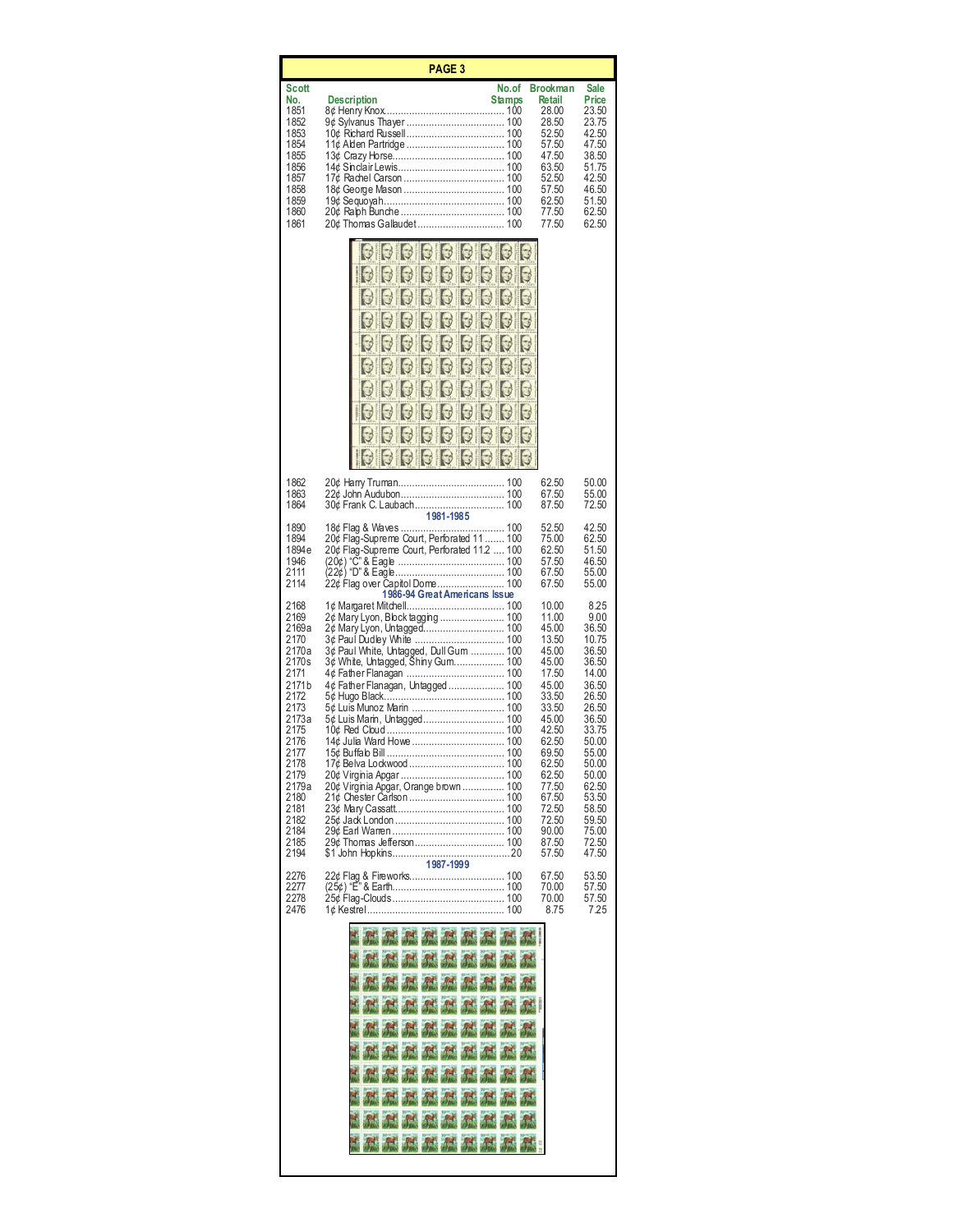| <b>PAGE 4</b>                                                                                                                 |                                                                                                                                                |                                                                                                                                                        |                                                                                                                                                   |  |
|-------------------------------------------------------------------------------------------------------------------------------|------------------------------------------------------------------------------------------------------------------------------------------------|--------------------------------------------------------------------------------------------------------------------------------------------------------|---------------------------------------------------------------------------------------------------------------------------------------------------|--|
| Scott<br>No.<br>2477<br>24771<br>2478<br>2479<br>2480<br>2517<br>2521<br>2524<br>2531<br>2539<br>2590<br>2877<br>2878<br>2879 | No.of<br><b>Stamps</b><br><b>Description</b><br>1¢ Kestrel, Low Gbss Gum 100<br>29¢ Flower……………………………………… 100<br>1995-99 Great Americans Issue | <b>Brookman</b><br>Retail<br>8.75<br>15.00<br>12.50<br>57.50<br>85.00<br>87.50<br>16.75<br>85.00<br>85.00<br>57.50<br>57.50<br>16.50<br>16.75<br>70.00 | <b>Sale</b><br>Price<br>7.25<br>12.50<br>10.50<br>46.50<br>70.00<br>70.00<br>13.75<br>70.00<br>70.00<br>47.50<br>46.75<br>13.00<br>13.50<br>57.50 |  |
| 2935<br>2936<br>2941<br>2942                                                                                                  | 1996-2002 Flora and Fauna Issues                                                                                                               | 19.50<br>19.50<br>30.00<br>46.50                                                                                                                       | 15.75<br>15.75<br>23.75<br>37.50                                                                                                                  |  |
| 3031<br>3031 A<br>3032<br>3033                                                                                                | 2¢ Red-headed Woodpecker 100<br>1998-1999                                                                                                      | 8.50<br>11.50<br>12.75<br>15.75                                                                                                                        | 6.75<br>9.25<br>10.50<br>12.50                                                                                                                    |  |
| 3257<br>3258<br>3259<br>3260<br>32601<br>3278                                                                                 | 2000-9 Distinguished Americans                                                                                                                 | 9.50<br>9.50<br>15.75<br>49.50<br>55.00<br>21.75                                                                                                       | 7.75<br>7.75<br>12.75<br>39.50<br>45.00<br>17.75                                                                                                  |  |
| 3420<br>3422<br>3426<br>3427<br>3427 A<br>3428<br>3430<br>3431<br>3432A<br>3432B<br>3433<br>3434<br>3435                      |                                                                                                                                                | 6.75<br>14.50<br>19.00<br>31.75<br>31.75<br>33.75<br>37.50<br>53.50<br>36.75<br>35.75<br>51.50<br>46.50<br>45.00                                       | 5.50<br>11.50<br>15.00<br>25.75<br>25.75<br>28.00<br>30.00<br>42.50<br>29.75<br>28.75<br>41.50<br>38.75<br>36.50                                  |  |
| 3448<br>3449<br>3468<br>3468 A<br>3470<br>3471<br>3471A<br>3499<br>3551                                                       | 2000-2001                                                                                                                                      | 26.75<br>23.75<br>15.00<br>14.50<br>23.00<br>38.75<br>39.75<br>33.50<br>31.50                                                                          | 21.75<br>19.50<br>11.75<br>11.50<br>18.75<br>31.75<br>31.75<br>27.00<br>26.50                                                                     |  |
| 3613<br>3614<br>3621<br>3630<br>3646<br>3658                                                                                  | 2002<br>2003-8 American Designs                                                                                                                | 7.50<br>7.50<br>29.75<br>23.75<br>33.75<br>34.50                                                                                                       | 6.00<br>6.00<br>23.75<br>19.75<br>27.50<br>31.50                                                                                                  |  |
| 3749<br>3749A<br>3750<br>3751<br>3752<br>3753<br>3754                                                                         |                                                                                                                                                | 3.50<br>4.00<br>5.00<br>7.75<br>6.75<br>5.75<br>4.50                                                                                                   | 2.80<br>3.25<br>4.00<br>6.25<br>5.50<br>4.75<br>3.75                                                                                              |  |
|                                                                                                                               | â                                                                                                                                              |                                                                                                                                                        |                                                                                                                                                   |  |
| 3755<br>3756<br>3756A<br>3757<br>3766<br>3766a                                                                                |                                                                                                                                                | 5.00<br>5.75<br>5.75<br>6.75<br>59.50<br>54.50                                                                                                         | 3.95<br>4.75<br>4.75<br>5.35<br>48.50<br>43.50                                                                                                    |  |
| 3784<br>3784 A<br>3819                                                                                                        | 2003-2006<br>37¢ Purple Heart, Diecut 111/2x103/4 20<br>37¢ Purple Heart, Diecut 101/2x103/420                                                 | 20.75<br>20.75<br>23.50                                                                                                                                | 16.50<br>16.50<br>19.50                                                                                                                           |  |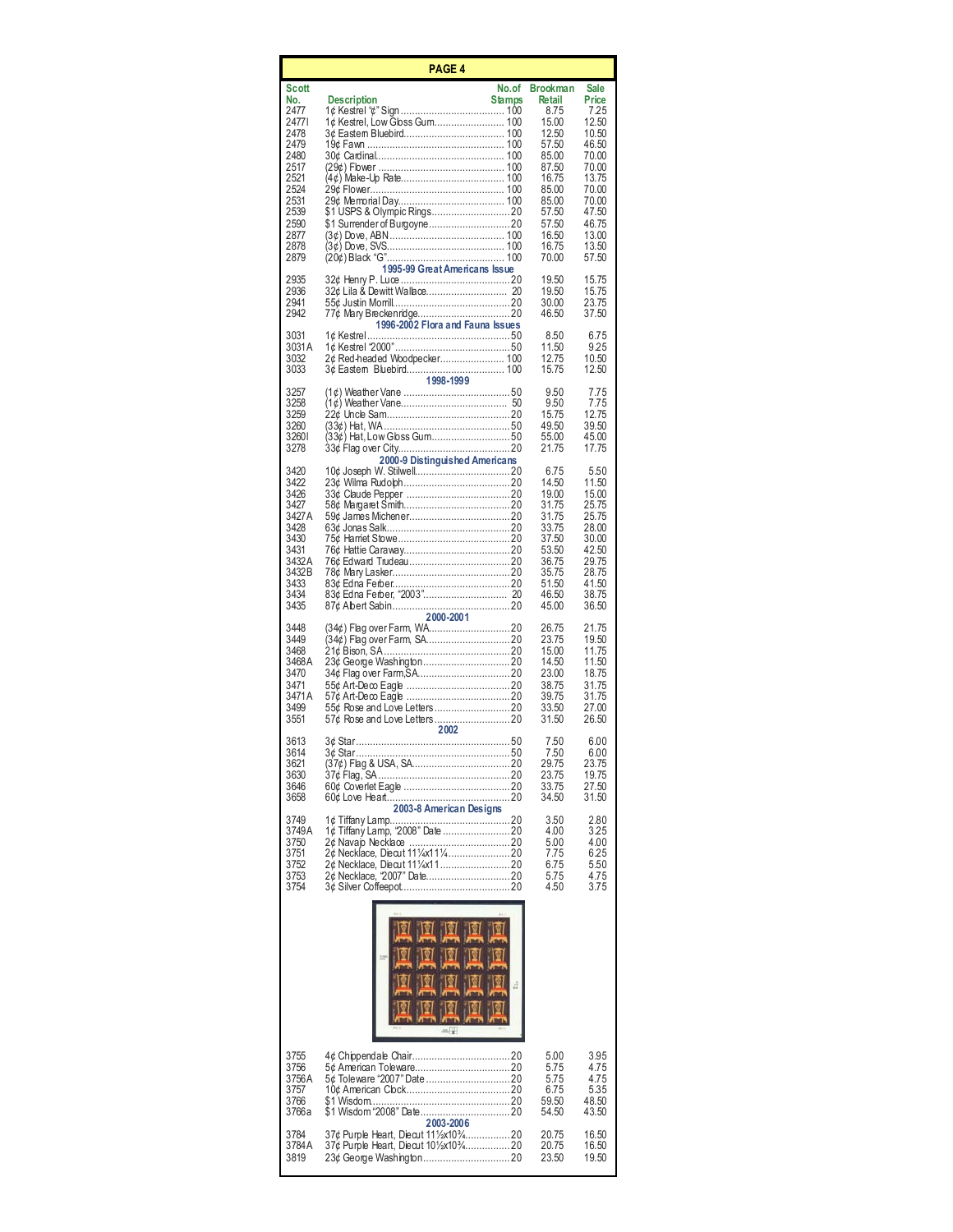|                                                                                     | PAGE <sub>5</sub>                                                                                         |                                                                                                   |                                                                                        |
|-------------------------------------------------------------------------------------|-----------------------------------------------------------------------------------------------------------|---------------------------------------------------------------------------------------------------|----------------------------------------------------------------------------------------|
| <b>Scott</b><br>No.<br>3837<br>3966<br>3978<br>4000<br>4001<br>4032<br>4130<br>4137 | No.of<br><b>Description</b><br><b>Stamps</b><br>24¢ Common Buckeye, WA 100<br>26¢ Florida Panther, WA 100 | <b>Brookman</b><br>Retail<br>34.75<br>23.75<br>25.00<br>75.00<br>14.50<br>22.75<br>22.75<br>77.50 | Sale<br>Price<br>28.75<br>19.50<br>20.75<br>62.50<br>11.75<br>18.50<br>18.50<br>62.50  |
|                                                                                     | 202020202<br>24242424<br>4949494<br>ä<br>2929292                                                          |                                                                                                   |                                                                                        |
| 4138<br>4139<br>4152<br>4164<br>4196<br>4253-57<br>4264<br>4267<br>4272<br>4335     |                                                                                                           | 13.50<br>14.50<br>31.75<br>22.75<br>22.75<br>19.50<br>22.75<br>30.75<br>31.75<br>22.75            | 11.00<br>11.75<br>25.75<br>18.50<br>18.50<br>15.75<br>18.50<br>24.75<br>25.75<br>18.50 |
| 4387<br>4388<br>4390<br>4397<br>4398<br>4407<br>4450                                | 2010                                                                                                      | 13.50<br>30.00<br>20.75<br>25.00<br>28.75<br>20.75<br>25.00                                       | 11.00<br>24.50<br>17.00<br>20.00<br>23.50<br>17.00<br>20.00                            |
| 4462<br>4502<br>4504<br>4505-9<br>4510<br>4520<br>4521<br>4529<br>4531-40           | 2011<br>2012                                                                                              | 30.75<br>20.75<br>9.75<br>13.50<br>38.75<br>20.75<br>29.00<br>20.75<br>30.75                      | 24.75<br>16.05<br>8.00<br>11.00<br>31.50<br>16.50<br>24.50<br>16.50<br>24.50           |
|                                                                                     |                                                                                                           |                                                                                                   |                                                                                        |
|                                                                                     |                                                                                                           |                                                                                                   |                                                                                        |
| 4592-96<br>4602<br>4603<br>4604-7                                                   | 65¢ Baltimore Checkerspot Butterfly20                                                                     | 15.50<br>28.75<br>28.75<br>29.00                                                                  | 12.50<br>23.25<br>23.25<br>23.50                                                       |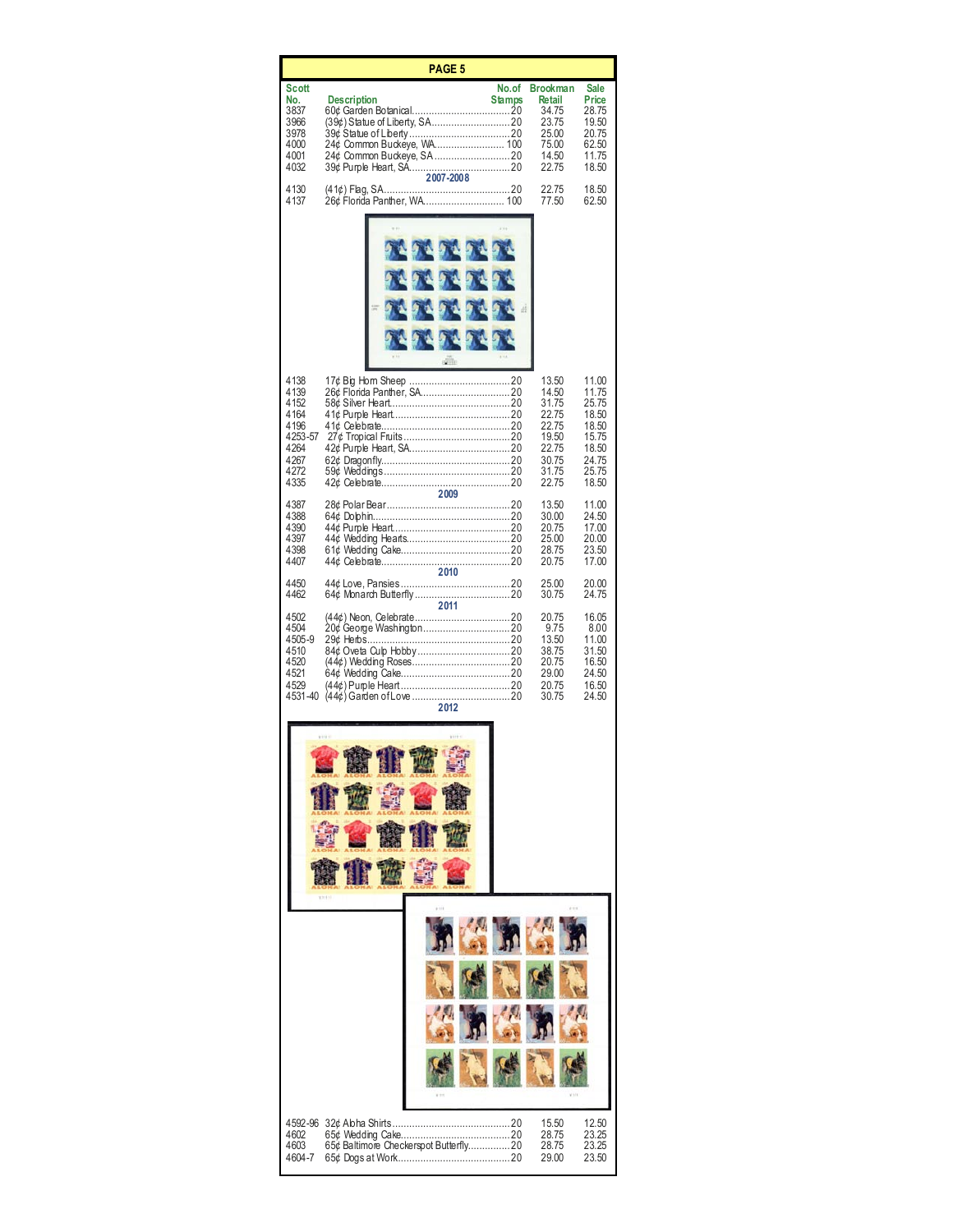